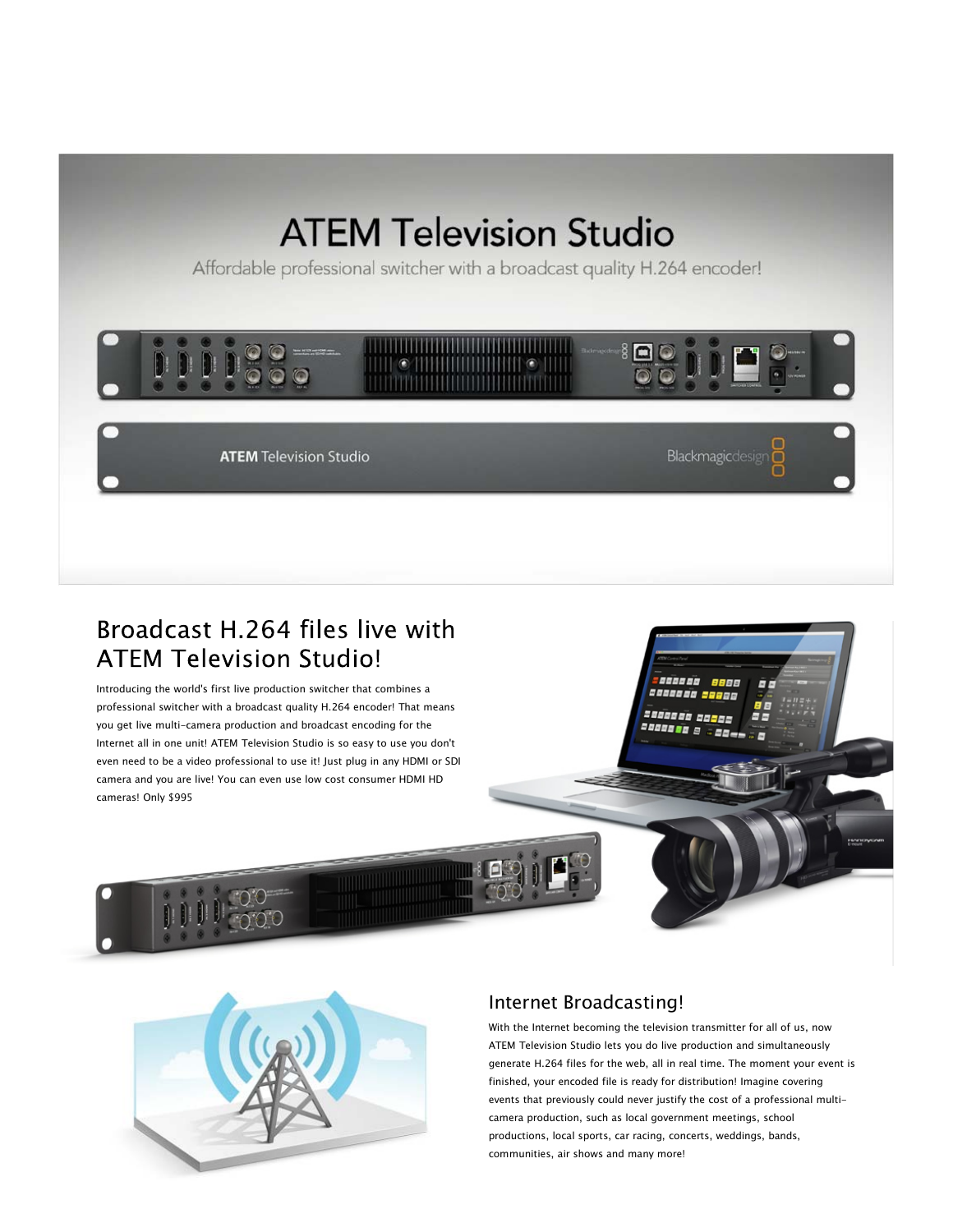## Built to Perform

ATEM Television Studio might be small, but it's packed with professional power! ATEM includes all the same features as the most powerful switchers used in broadcast, and is not "dumbed down." This means you get professional results, and a familiar M/E style of operation. ATEM is affordably priced because you can get started with only the switcher chassis and a software based control panel! Then when it's time to add dedicated hardware control, you get only the best because ATEM uses premium quality switches, faders and joysticks that are normally only found on the most expensive switchers available. ATEM even uses an FAA certified operating system for a true broadcast grade switcher!





#### Creative Power

ATEM is the most creative solution for live switching! All transitions are instantly available and include the same cut, mix and wipe found on traditional mixers! It's simple to load graphics into the 2 built in media player frame-stores for exciting custom titles and logos! If you're doing green screen shoots, then the ATEM keyer includes full chroma keying! Imagine loading a rendered background and using the chroma keyer for an affordable virtual set! ATEM Television Studio also includes 2 downstream keyers so you can add graphics such as "live" and "replay"! You get professional results with ATEM!

## Premium Quality

For the highest quality video with extremely low processing delay, ATEM features a fully 10 bit digital design. This means you get the highest quality available from cameras, servers and character generators with true 10 bit video quality maintained throughout the entire signal path. Get better chroma keying and seamless layering from HDMI and SDI sources, so all your video maintains that pristine broadcast quality look!



#### Incredible Features

You simply get more features with ATEM! You get an upstream keyer, with chroma, pattern, shaped and linear keying. You also get 2 downstream keyers and independent fade to black. This powerful feature set means you can produce true professional broadcast style live productions! When you're on the move, the built in multi view monitoring totally eliminates monitoring costs! Nothing beats ATEM for creative features, quality and affordability!



**ATEM Television Studio**